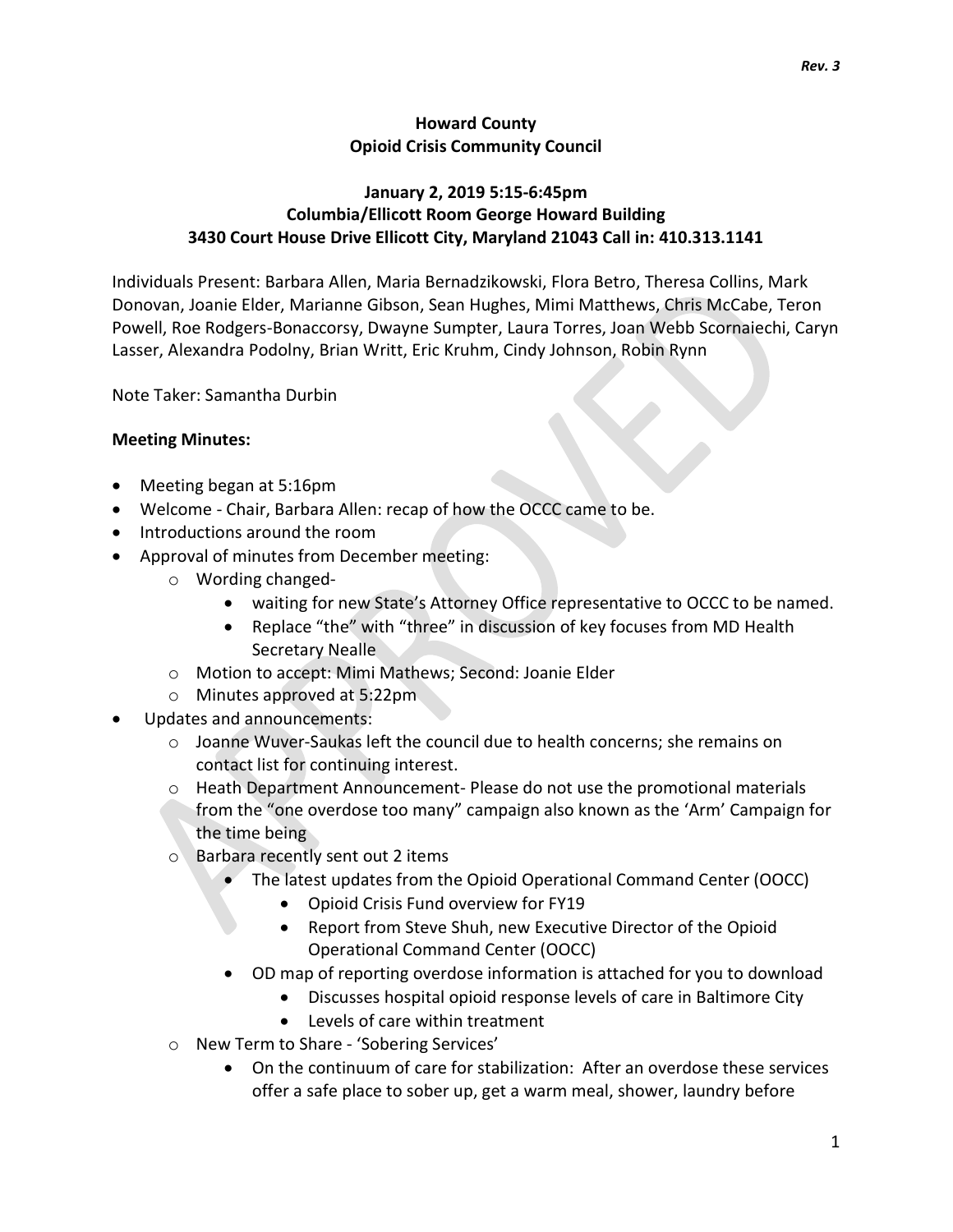making a more informed decision on what next steps should be. Average length of stay is 16 hours.

- Term used around country, for example Baltimore Stabilization Center is intended to be place where you stabilize and do not need to go to ED.
- Baltimore Stabilization Center is housed at Tuerk House. Clients are often referred to Tuerk House for inpatient care. The Stablilization Center has some 13 other locations that take referrals for further treatment.
- Baltimore Stabilization Center is a pilot that can be used for all jurisdictional levels. For example, today you can do walk-ins at the Grassroots, but at the Baltimore Stabilization Center you cannot do a walk in. There are new definitions of what is a referral versus walk ins. For example, if an EMT determined best place is stabilization center, then it is a referral and the community is okay with that. The community said no to walk ins.
- Multiple deterrents in this system. Example, you have to come in under BCRI (organization that Baltimore County hired to do these calls). They only send ALS not BLS teams. There are a limited number of ALS teams. Another deterrent is the 19-point criteria. If a person does not match criteria, they are not qualified to go to the stabilization center and must go to the ED.
- Programs are currently in place, working with these 11 hospitals that are mentioned in report that Chair Allen sent out today. They have established protocols for how they are collaborating with hospitals.
- In 2016, Legislature mandated Behavioral Health Advisory Council do report on crisis services. Given to the MD legislature December 2017, in 2018 Legislature accepted report and approved 10 stabilization centers. Money and funding are there.
- HoCo Health Department submitted proposal 6 months ago with a short 24 hours to turn it around. Still waiting for response from BHA. Supposed to be put into effect this month. Unfortunately, there are lots of roadblocks in the system.
- With any funding, there is an end point that it needs to be spent by, the longer time passes, the shorter time there will be to spend.

# Council Education Moments

- o Michael Baier, MDH, Prevention is being rescheduled.
- o Roe and Cindy discussed Local Behavioral Health Authority (LBHA) Board
	- Under the Health Department
	- On June 30<sup>th</sup>, 2018, ADAAB- Alcohol and Drug Abuse Advisory Board and the Howard County Mental Health Authority Board ended.
	- The LBHA (LBH Authority) integrates both of these issues and began on July 1, 2018, prior to that Local Addiction Authority (LAA) and Mental Health Authority was the Core Service Agency (CSA).
	- Across state in MD each county has either a LBHA, LAA, or CSA. The State goal is to have LAA and CSA's integrated; some remain separate in organization but act in an integrated fashion.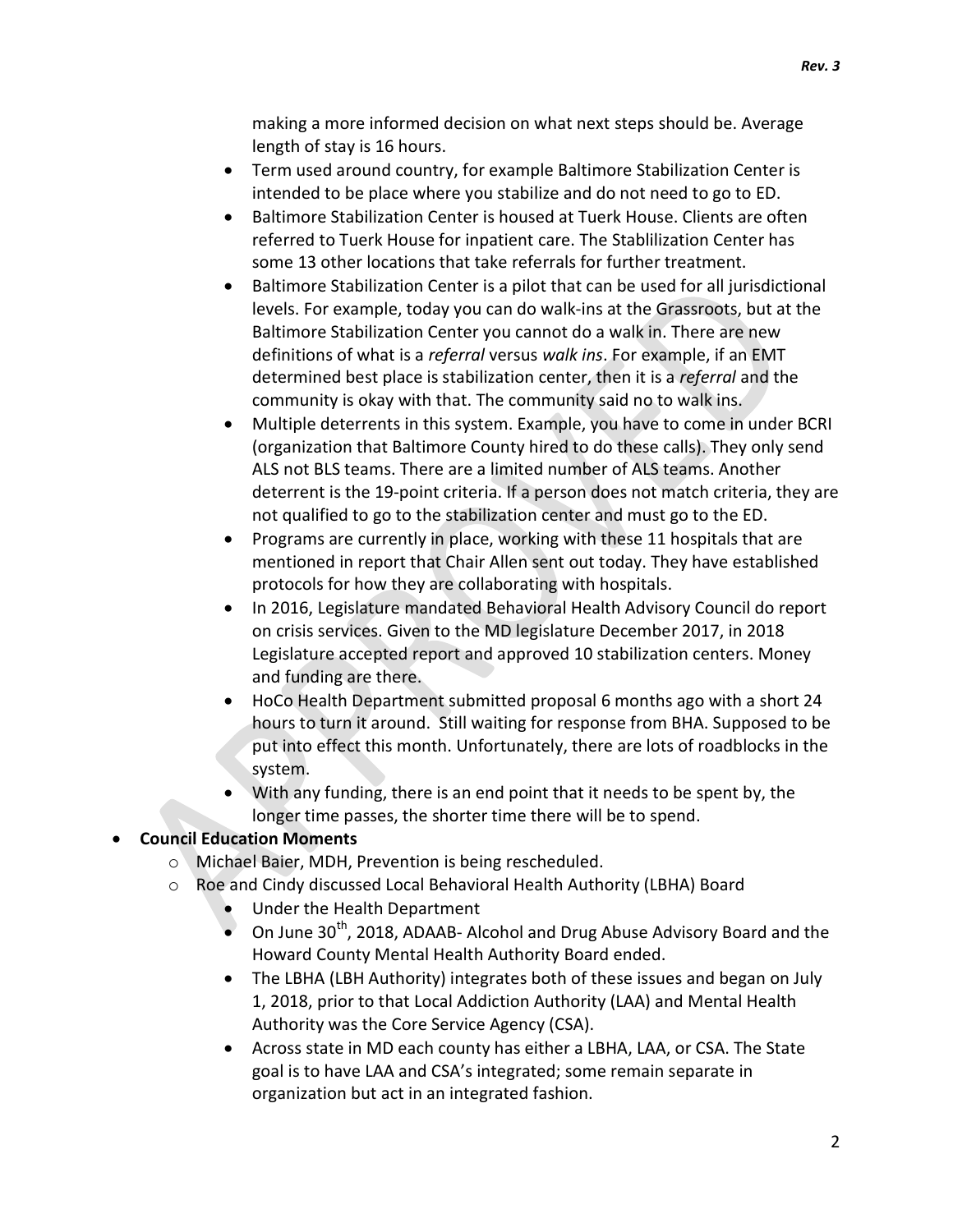- o LBHA Board-Local Behavioral Health Advisory Board
	- Many people in this room are part of the Board
		- o 10 ex officio members
		- o 18 members
		- o 28 total members
		- o Currently 5 vacancies- Send Resume and Cover Letter to Roe
		- Discussion on Duties and Responsibilities
		- Breakdown of appointed members
			- 7 are family members of an individual who has experienced a behavioral health condition
				- 3 family members of individuals with mental health condition
				- 3 family members of individuals with substance use disorder
				- 1 from either
			- 7 consumers of treatment
				- $\bullet$  3,3,1
			- 2 members are professional/provider/advocates
				- $-1, 1$
			- 2 members general public
				- $\bullet$  1,1 (Or both)
			- DSS, Public Defender's Office, DCRS, State Attorney's Office, Detention Center, Police Department, Circuit Court, DJS, Parole and Probation, and HCPSS are also present as ex officio
			- Developed starting Wednesday, January 9<sup>th</sup> (becomes active when they vote)
			- o Need to be sure that our OCCC actions work with the LBHA board.

#### Committee Updates

- o Quick update regarding presentation from November with James LaMon and Tempe Bealle, HCPSS.
	- They discussed the importance of education past  $9<sup>th</sup>$  grade
	- However, Start Talking Act requires curriculum through 12<sup>th</sup> grade
	- It is mandated, but being implemented as an elective option and not required
	- This has been elevated to legislative discussion point.
	- Challenge is how to implement more fully
- o Enforcement and Adjudication Committee Theresa
	- No action report; Mimi Mathews will now be on this committee
- o Business Committee Flora
	- Chamber Luncheon
		- Date: Wednesday, January  $30<sup>th</sup> 11$ am-1:30pm at the Holiday Inn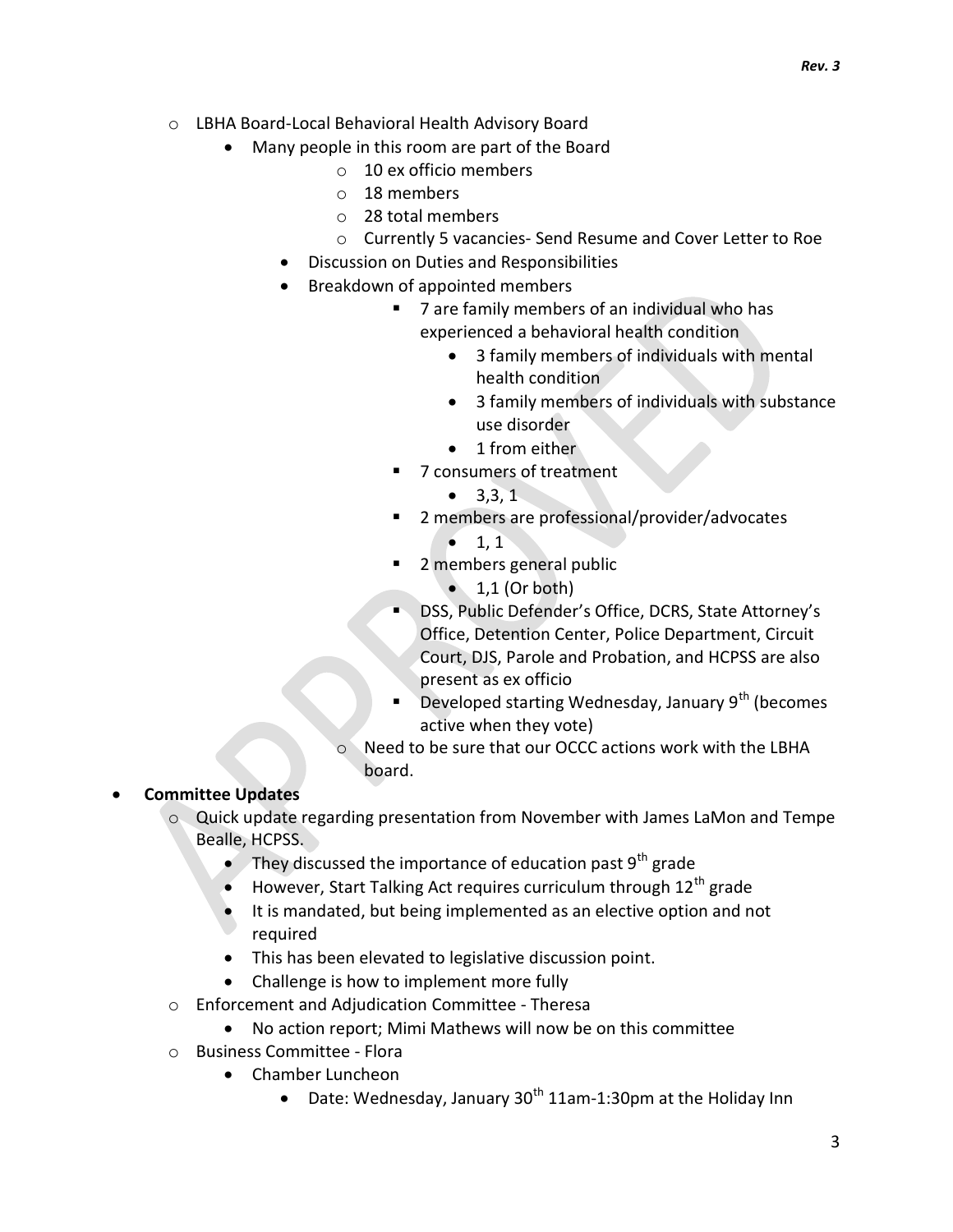- It will be during a normal chamber luncheon which typically gets a lot of participation.
- Member price is \$60, and Nonmembers are \$80 for lunch and program
- Since Flora is a member she is able to get the \$60 cost and can get a table (tables of 10) for OCCC members
- Please contact Flora if you plan on attending by Monday, January 21st
- More information regarding Chamber Luncheon:
	- Moderator Zach Snitzer- Director of Business and Development for Maryland Addiction Recovery Center (MARC)
		- o In long term recovery, employs people in recovery
	- Panelist 1: Attorney: James Fagan- Labor and Employment
		- o Lawyer for employment issues Liability, resources
		- o Panelist 2: Bob Claire- Mobern Lighting; hires folks in recovery
	- Need to make sure audience knows what is being done re: crisis. We have to keep it interesting- fast moving, really good info for business community
	- Panelist 3: Still waiting for someone from Department of Labor, Licensing, and Regulation (DLLR)
- If you have any suggestions on questions let Barbara know
	- This is an excellent way to get more feedback and to learn from the types of questions
	- Goal is to educate and hopefully have future opportunities ie. MBIA
- Materials are allowed on the tables- maybe could create a take away for learning more, might need approval first
- Fran Trout (February guest) is part of chamber and could be good connection and might be able to contact people who attend and are interested, need to make sure she is aware of this luncheon, this can help facilitate next steps.
- Barbara will send out to the group for us to share
	- Please share to as many people as you can. Would love to fill that room
- If you decide to register on your own, in the memo section put "Flora's table" for the \$60 cost
- If there are other employers who are hiring those in send Barbara the info so we can have that on hand for future events/programs.
- \$2M grant was given to MD through the DLLR to educate and encourage employers to hire those in recovery.
- Communications Committee
	- o Did not meet since the last OCCC
	- o Now have 3 people instead of 4 please let Barbara or Sean know if you would like to be part of this committee.
	- $\circ$  Have had some discussions on themes and intend to have a draft communication plan for committee review prior to sharing with the full Council.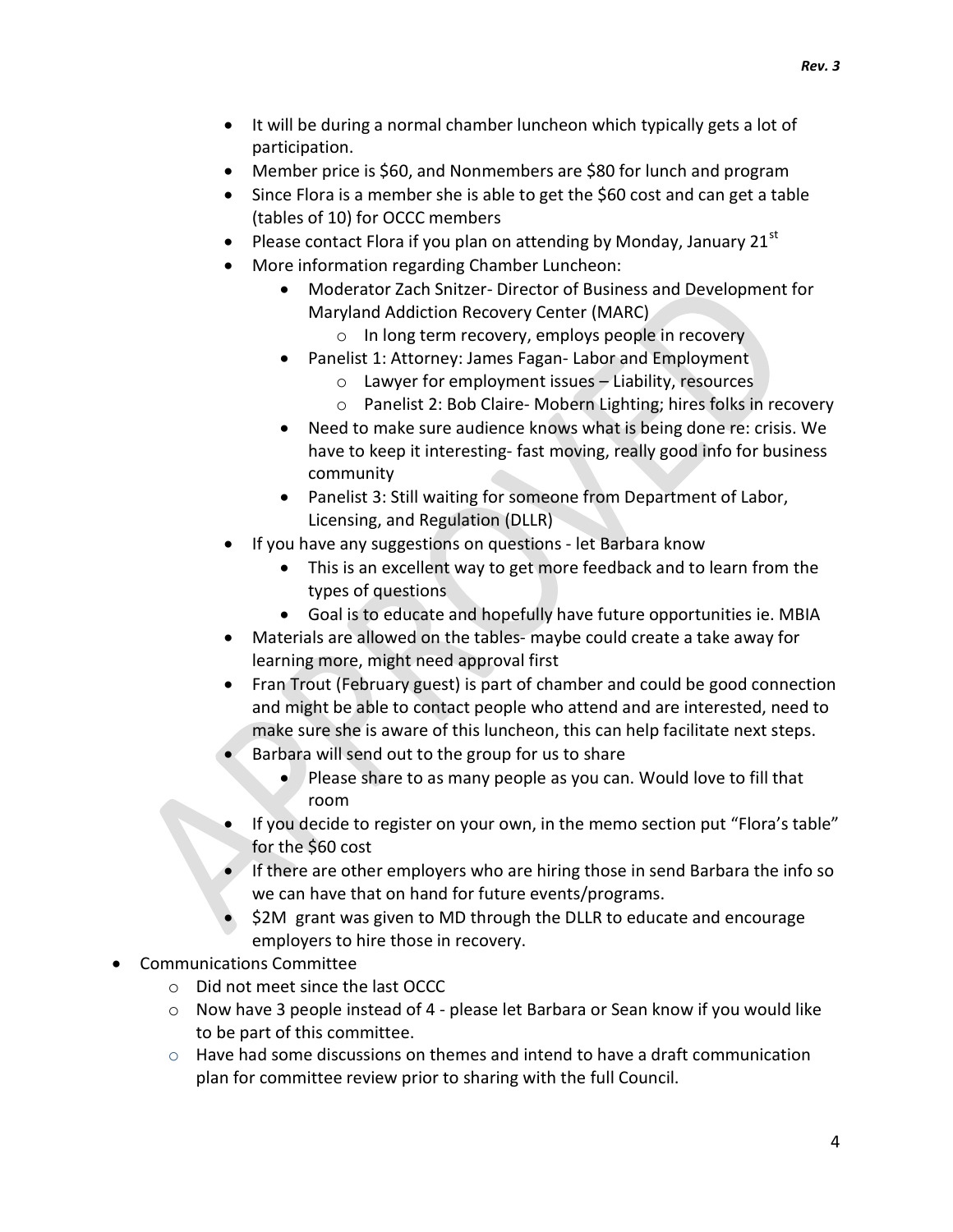Rev. 3

- o Wellness Issue by Howard Magazine no articles in December about opioid issues and what the county is doing
	- Want to make sure we are not missing opportunities
	- Need to circle back with Howard Magazine for future reference
- $\circ$  Wellness newsletter to County employees each month would be good opportunity to communicate
- Treatment and Recovery Committee
	- o Summary of Chrysalis House Visit
		- Beth typed up and Barbara will send out
	- o Update from Chrysalis House
		- Chrysalis house does relapse prevention during the holidays since it can be a stressful time
		- On New Year's Day, Chrysalis house had 6 group meetings- speakers coming in and individual panels, provided food, demonstrating that you can have fun and meaning outside of substance use.
		- Chrysalis House did not lose anyone over the holidays!
	- o Winter is a challenging time Lack of sunlight and lack of things to look forward to especially after the holidays.
		- The need does not end after the holidays, in fact it usually needed more after holidays
- Prevention Committee
	- o Did not have a chance to meet formally since the last meeting
	- o Overview from Brian Writt, guest, from Ancillary Health/ Better Treatments
		- Has been in healthcare field for around 30 years
		- Help doctors with businesses and how to educate doctors on this crisis
		- Educate and Highlight on Alternative, non-addictive, treatments to try.
			- Alternatives- Acupuncture, anything that can alleviate pain for the patient/ problem without opioid
			- He has observed a disconnect between payers and pharmacy, Stakeholders
		- Working with different manufactures
		- Recruiting doctors to be stakeholders going to the source
		- Works with anyone who can prescribe opioids.
	- o Health department has new program- 6 week program on how to manage pain using alternatives
	- o Health department met with school system
		- Opportunity to fund program to help identify students at risk for substance use disorder
	- o New offering of Guiding Good Choices: 4 Tuesdays in March 6-8:30 Elkridge library, advertising going out, started to send out.
- Other Discussions:
	- o Question about treatment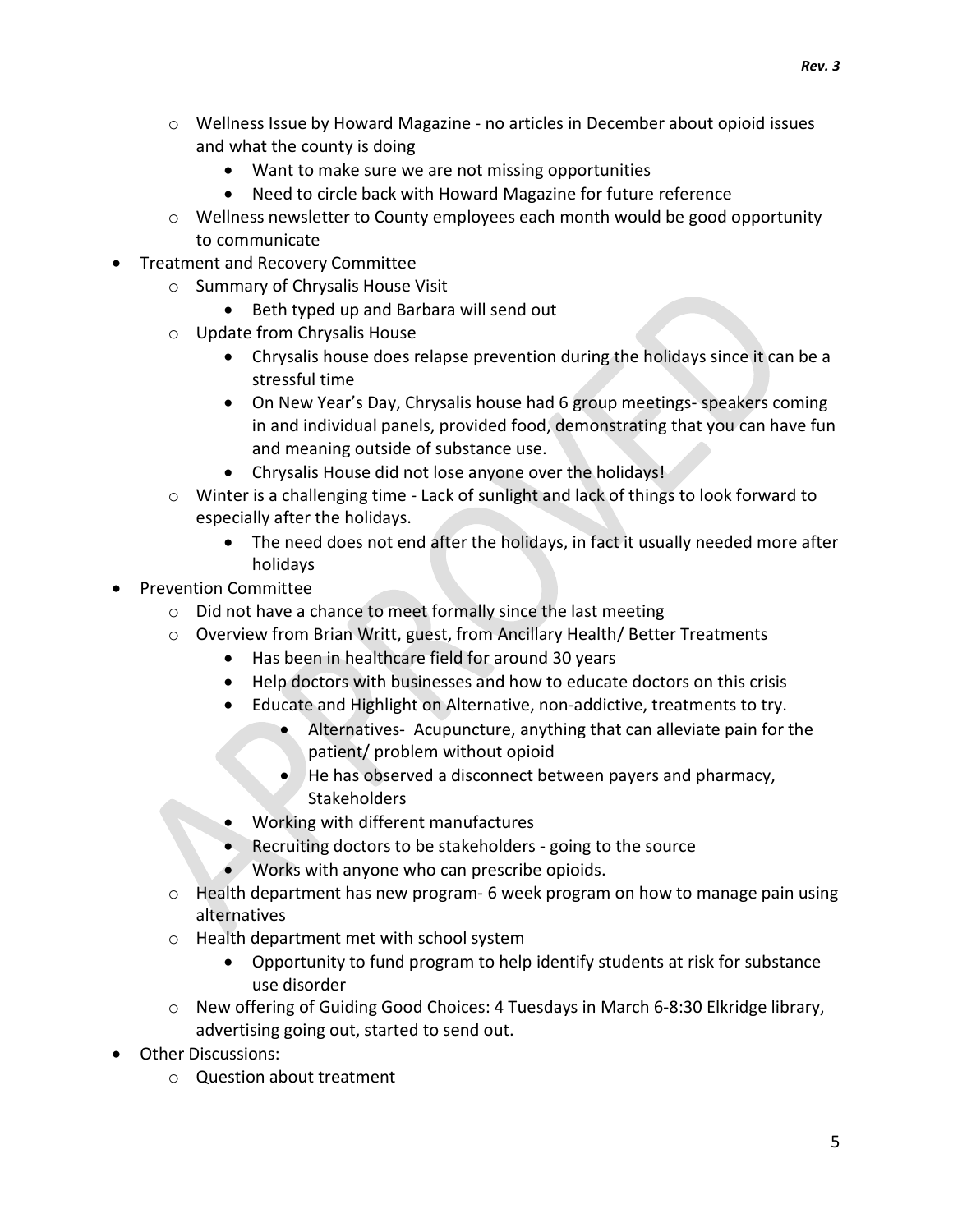- Discussion on possible communication targeted to those suffering from substance use disorder about shame and stigma to encourage them to seek help.
- Society at large needs to understand the importance of no shame and stigma because it can get in the way of people receiving the proper help
- It is clear that help is hard to find when a person is lost in the disease
- o Treatment/Outpatient Housing in Howard/Baltimore
	- Discussion on challenges with housing and treatment options in Howard County
	- When people begin treatment, they might not be homeless, but if/when no longer are working can't afford housing
	- PHP (partial hospitalization program) that house and don't charge from 9 days to 6 months and sometimes longer
	- There is a variety of ways this is done throughout the state
	- There is a specific need for those who are homeless, IOP (intensive outpatient program) and PHP but needs housing
	- Trying to find out how other programs are getting it done
	- The real estate housing costs in Howard County is an obstacle.
	- This issue falls in treatment and recovery
- o Discussion on transition housing
	- Free housing for 3-6 months, but somewhere in that process they need to find a room and a job
	- Can we get some of these treatment facilities in Howard county that can afford this?
- o Kim Wireman scheduled for February meeting.
	- Head of Powell Recovery
	- Runs housing facilities in Baltimore City, Lives in Ellicott City
	- She would be a rich resource for this meeting to talk about her experience.
	- Group homes- free of any rent
	- Business model- reimbursement for their services
	- Trying to understand the options
	- Statewide resource
- o Discussion on stigma as barrier
	- How are we able to get these people the information?
	- Showing that people care, helps to break down that barrier
	- Our actions should be to identify barriers to putting housing in place, then we can start working through. Need to think about what is necessary to overcome this for future meetings.
- $\circ$  Bernard Foster- Executive Director of Tuerk House have him at a future meeting
- $\circ$  If anyone knows of any vacant houses in Howard County- appeal to owners to make donation or reduce cost for the cause
	- Howard House moving to Ellicott City; County owned property. Being converted to 8-bedroom facility (16 beds). January  $17<sup>th</sup>$  completion date